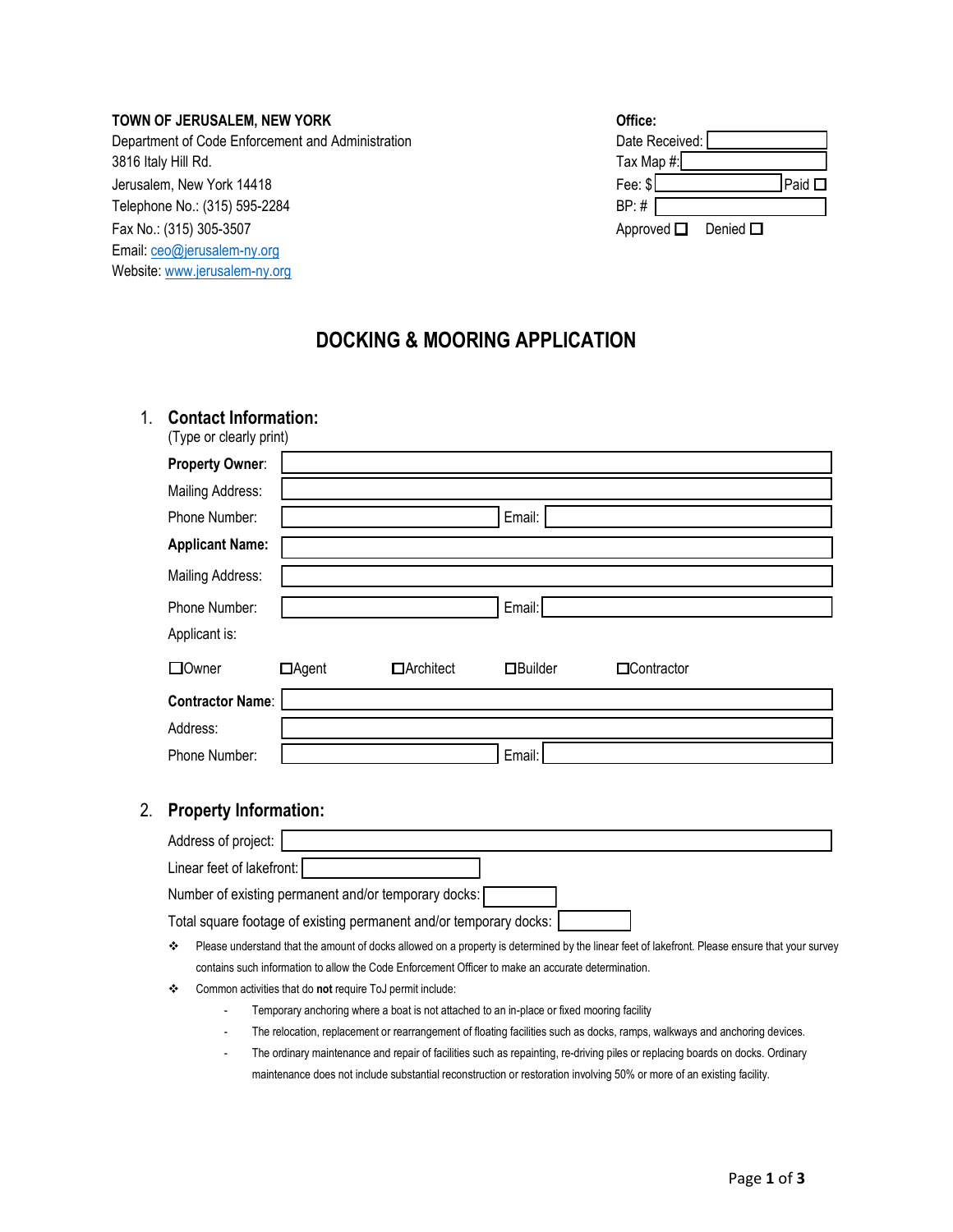### 3. **Project information:**

| Nature of work:                                        |                             |                 |                      |
|--------------------------------------------------------|-----------------------------|-----------------|----------------------|
| □New Construction                                      | □Substantial reconstruction | $\Box$ Addition | $\Box$ Change in use |
| Detailed description of project:                       |                             |                 |                      |
|                                                        |                             |                 |                      |
|                                                        |                             |                 |                      |
|                                                        |                             |                 |                      |
|                                                        |                             |                 |                      |
| Total square footage of new dock and mooring facility: |                             |                 |                      |

4. **Required Documentation:**

Estimated cost of work: \$

- ☐ **Survey** A survey that clearly illustrates the littoral rights lines (a.k.a. water rights lines) shall be submitted to the Code Enforcement Officer for review and shall be certified by a land surveyor or a registered design professional. The requirement for a survey will be waived by the Code Enforcement Officer if the proposed activity is a replacement of an existing facility, which the proposed construction shall occur in the same location and the new facility built in the same size.
- ☐ **Construction Documents** A detailed sketch of the proposed facilities with all dimensions shown to indicate the location and extent of work. For proposed boat stations, such dimensions shall include height of structure and pitch of roof. Construction of nonresidential docks and moorings shall be prepared, signed and sealed by a registered design professional licensed in the State of New York.

# 5. **Answer the following questions:**

(All questions must be answered or application will not be processed.)

- 1. Has Applicant determined location of the Property's Water Rights Lines?
- 2. Will the proposed dock be located at least 10 feet from the property's Water Rights Lines?
- 3. Have all owners, lessees, occupants, easement holders and all other persons or entities with a legal or beneficial interest in the property been notified of this application?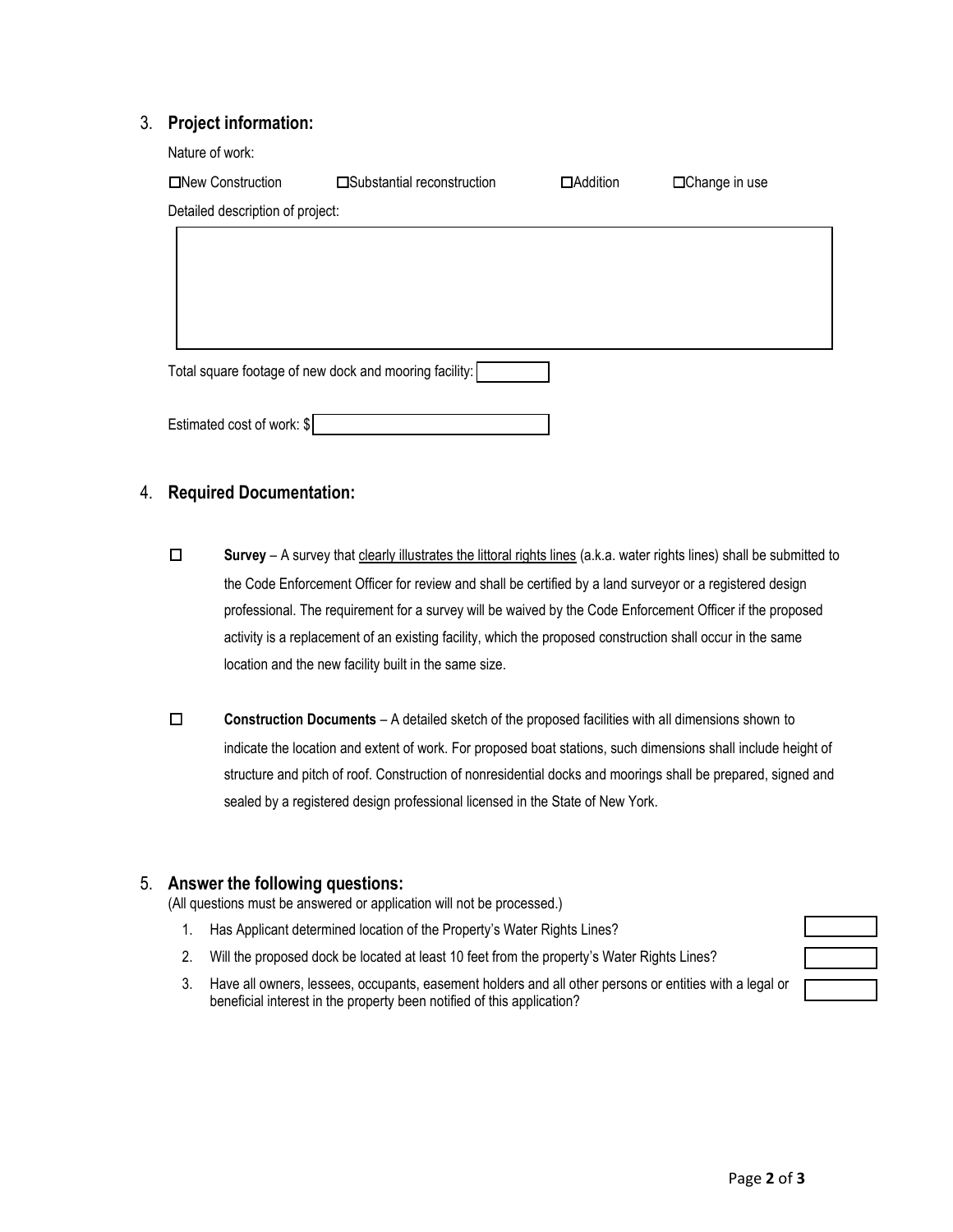6. **Affirmation:** All information supplied in this application is true to the best of my knowledge and belief. I understand and agree that all work will conform to all applicable local and state code requirements. Permission is hereby granted to the Code Enforcement Officer to enter the property as frequently as reasonably necessary to inspect the project for compliance with the submitted plans, the Uniform Code and the Municipal Code of the Town of Jerusalem.

| <b>Applicants Signature:</b> | Date. |  |
|------------------------------|-------|--|

### **NOTE:**

- \* The Town of Jerusalem shall not be responsible for any part of the structure below water.
- \* It is the responsibility of the owner, applicant, contractor or agent to determine the property's Water Rights Lines.
- NYSDEC Permits may be required. Please contact the NYSDEC's region 8 Avon office at (585) 226-2466 or via email at [region8@gw.dec.state.ny.us](mailto:region8@gw.dec.state.ny.us) to ascertain if such permits are required for your project.
- As a result of the issuance of a Building Permit, the Town Assessor is notified. The assessor will visit the site periodically during construction to judge the percent of completion. This completed percentage is added to the roll annually, and the Owner of Record will be notified of any change each year until the project is judged complete.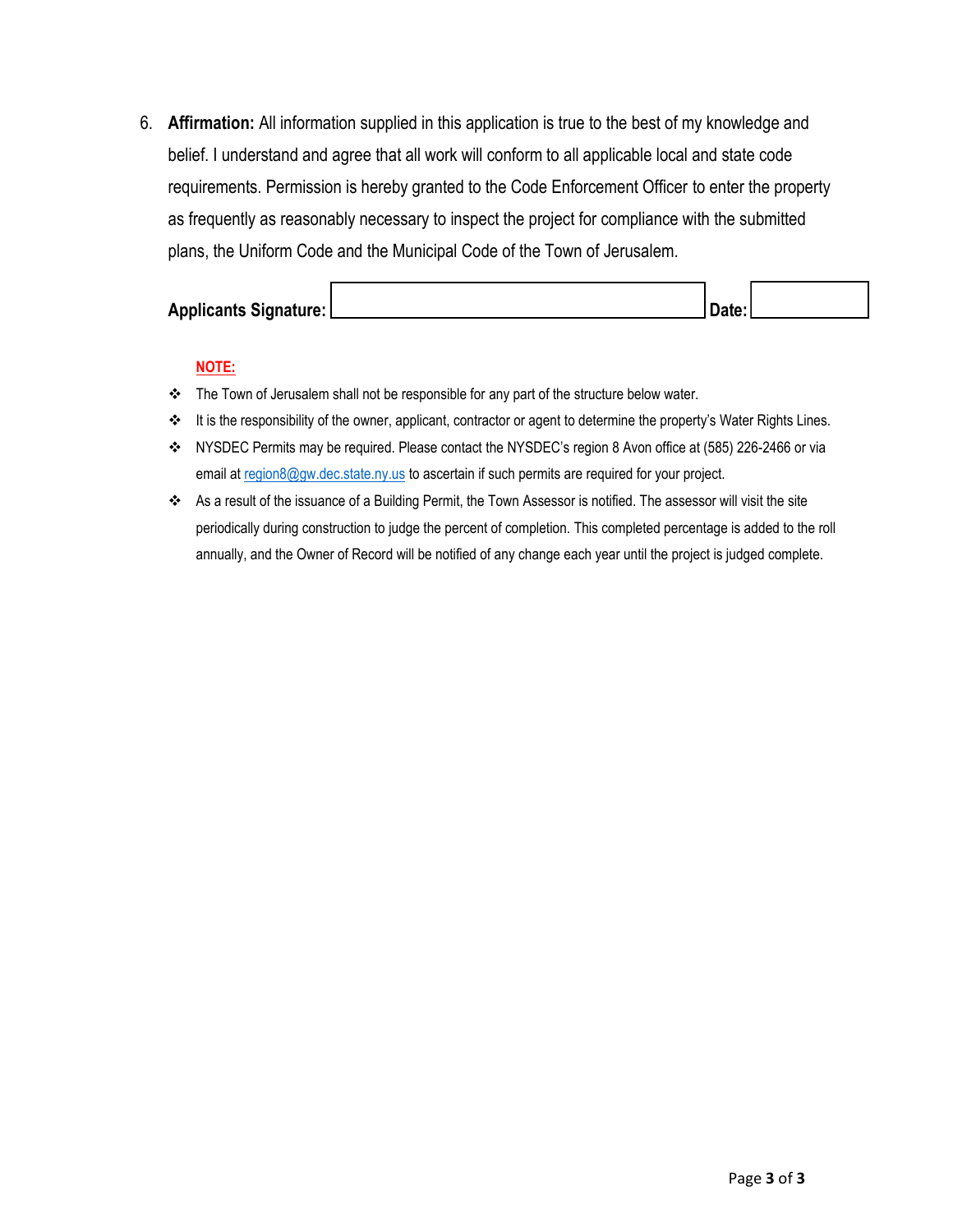### ZONING

*160 Attachment 1*

**Town of Jerusalem**

**Figure 1 (§ 160-122C)**

# **Determining Water Rights Lines** (WRLs)



**Keuka Lake**